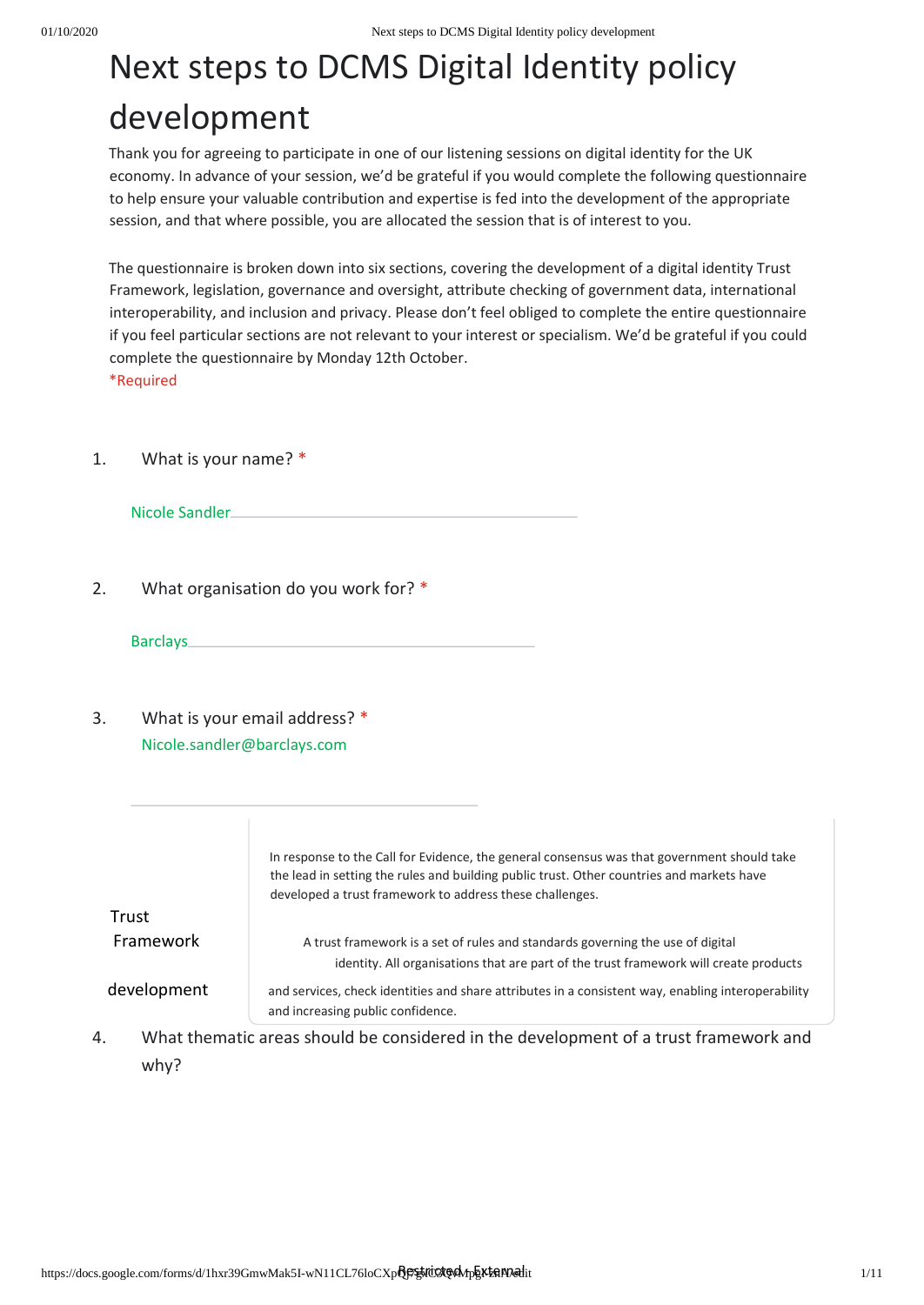Barclays believes that the following thematic areas should be considered:

- 1. The person-centricity in the approach (control, privacy)
- 2. Creating a market-based mechanism for addressing Liability, Legal Frames of Reference, etc.
- 3. Interoperability (with other initiatives such as self-sovereignty and across geographies)
- 4. The role of governments / public sector
- 5. Requirements for use of services (transparency and trust)
- 6. Reliance / Liability contractual terms and conditions with customers; restrictions on sale versus use of data

Further, as explained below, Barclays believes that a Self-Sovereign model should be adopted. As part of this Barclays believes Government should develop a framework that enables existing citizens to establish a digital identity using private sector certified providers. Barclays also believes that Government should play a key role in establishing the open standards to be used by these providers to verify a citizen's seed identity, to ensure a consistent high standard of assurance across different providers. This would reassure consumers and firms checking an attribute of identity that the identity has been created to a certain standard and they can therefore trust its provenance.

The process of authenticating a citizen's identity should also be based on open standards that are developed, standardised and commonly used across the economy. Ideally these standards would form part of a global framework to facilitate cross border authentication. These standards would constitute the central foundations of a Self-Sovereign model and should be developed by a wide group of stakeholders across the private sector.

To further instil trust, a clear liability framework should be created to ensure citizens are comfortable that if somethings goes wrong, they have clear recourse.

Finally, trust in a digital identity framework will only truly exist if citizen's have a high level of awareness, and understanding of how the system works, the protections that exist, and the benefits they can receive from using the framework. Ultimately, this understanding will only be achieved through education of the public.

## 5. Which existing standards or guidance do you think should be referenced?

Please see response to questions 11 and 12.

In addition, it may be worth looking at the technical protocols being looked at by the industry: this is led by the OpenID Foundation, an open, cross sector, non-profit, technology-agnostic, global standards development organisation with liaison agreements in place with ISO, W3C, the US Financial Data Exchange, ITU-T, and others.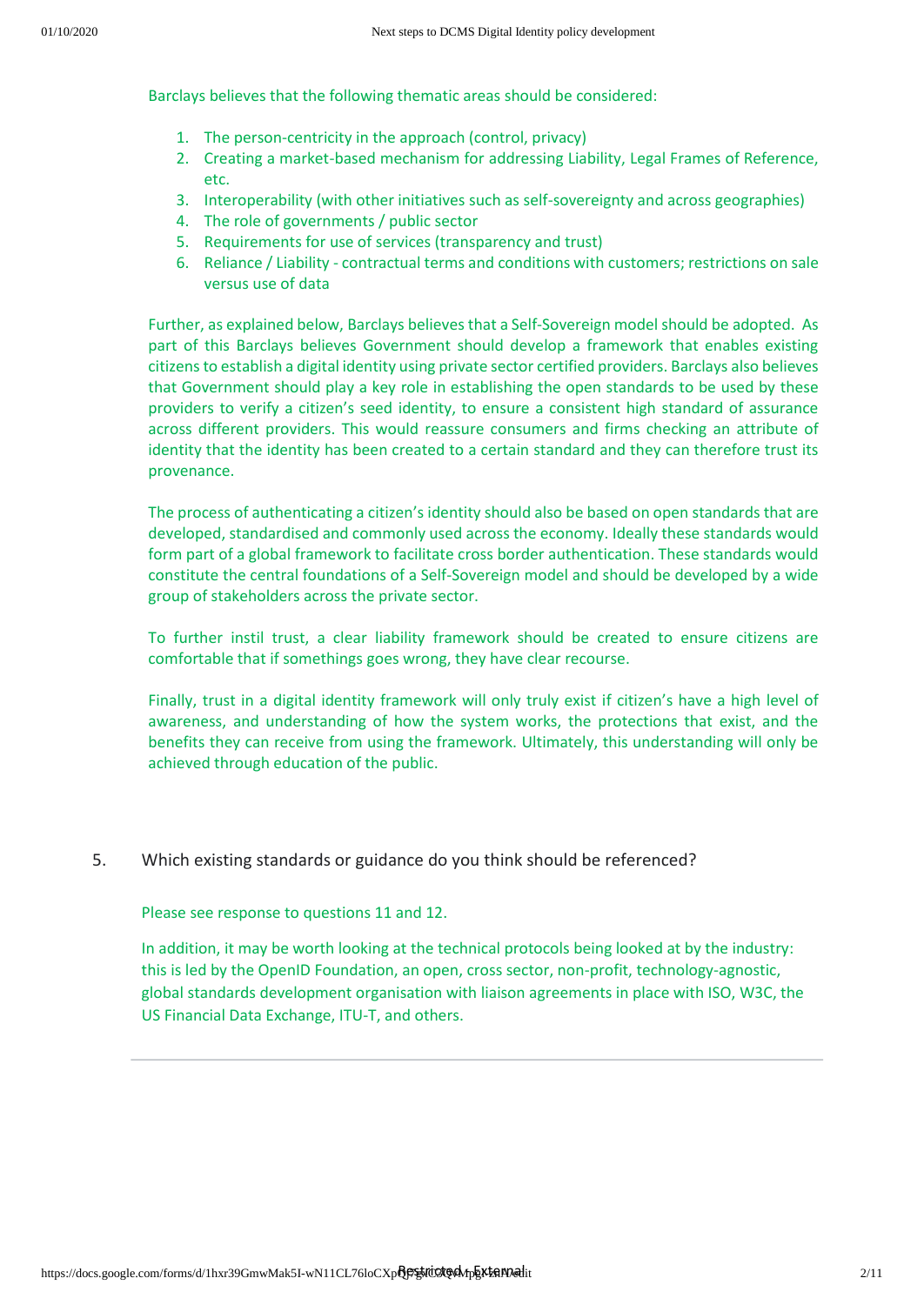6. Thinking about UK legislation, international legislation and/or technological developments, what dependencies do you think should be considered in the development of the trust framework?

We do not believe that the trust framework should depend on any specific hardware technology or software platform*.*

> Legislation for digital identity is needed to provide a basis of national and international confidence in digital identities. This legislation will be the subject of a formal public consultation, as mentioned in the Call for Evidence response published

Legislation **on 1** September. Detailed proposals are being developed and may cover the rules and standards that will be part of the Trust Framework, an oversight function for this enabling framework, and the removal of legal barriers to the use of digital identity.

7. What legislative changes and data do you need to enable the use of digital identity tools within your business?

There are a certain pieces of legislation that directly influence digital identities, for example money laundering legislation (e.g. AML Directive), and data protection law (e.g. GDPR). However, government and regulators should review legislation and regulation across the board to see where there may be requirements for physical identity documentation that could be amended to permit acceptance of digital identity as an alternative. In addition, if government looks to base its digital identity framework on a decentralised model using e.g. DLT, it will need to ensure that the legislative framework works with these technological use cases.

Furthermore, legislation should define remediation, transparency and controls, and should ensure that customers have a mechanism to access and review who has had access to what data.

It is important that government looks to learn from countries that have adopted Digital IDs successfully. Models that encompass trust and transparency (e.g. Estonia), and that have been successful commercial partnerships (e.g. amongst banks and TelCos).

Further, beyond legislating to establish a digital identity, there are number of actions that government can take to encourage the use of digital identity. Firstly, education; citizens need to be aware that this digital identity framework exists, understand how it works and why it is safe, and how they can benefit from using it. Government should undertake a major public education campaign to boost awareness across the country and encourage adoption when the framework is established.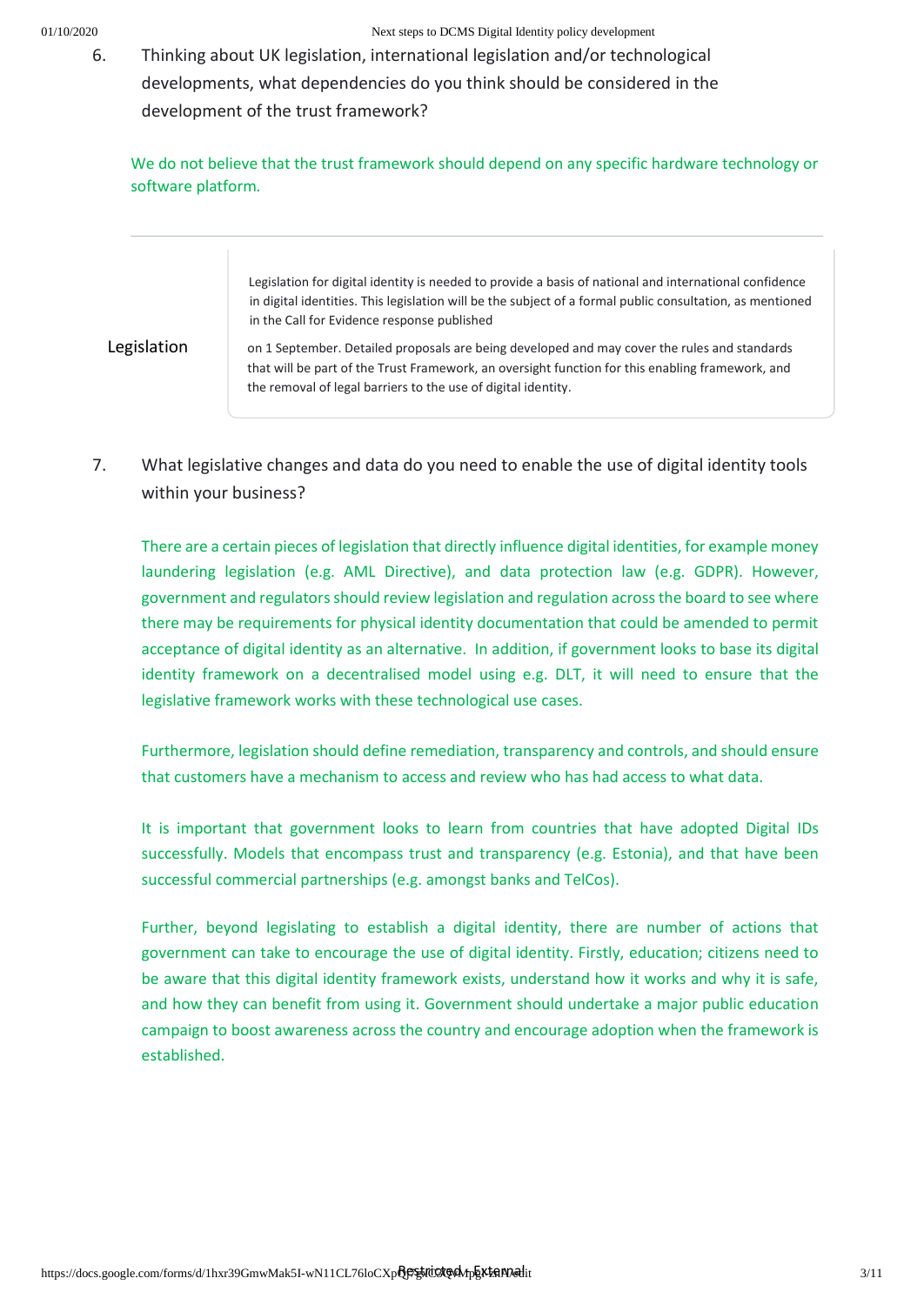8. Where should we prioritise our efforts, and what benefits can we expect to see for people and the economy?

With respects to the private sector, if an effective digital identity framework were to be comprehensively introduced, the potential benefits are vast. From a consumer experience perspective, the ability to prove who they are to a firm quickly, easily, and securely using a digital identity, can save significant time and effort compared to current manual processes that prevail. Similarly, from a business perspective, more and more activity that requires identity verification is being conducted online. A digital identity framework enabling firms to efficiently and securely prove a consumer's identity online, without the need for physical documents, would likely provide a significant boost for innovation across the economy, while simultaneously reducing the fraud levels and costs that industry currently incurs to manually prove consumers' identities.

Barclays believes that digital identity has the potential to provide significant value for consumers, businesses and for the economy as a whole. Further, it is crucial to the embedding of the system as a whole, that citizens' digital identities be available for use, and re-use, across the private sector. Barclays strongly believes that the private sector market should drive where a digital identity could be introduced and be beneficial, rather than being limited or restricted by Government, however the public sector is a good candidate for the initial scale and adoption of such a solution. This will enable a truly 'create-once, re-use many times' approach.

Further, identity should no longer be treated as a function-based requirement and instead should be viewed as a commercial opportunity to not only improve core efficiencies but also to deliver consumer value.

Specifically, Barclays believes that government should prioritise efforts on a 'Self-Sovereign' model of digital identity as this would provide significant benefits including: (i) citizen's would control their own digital identity, and can determine what data or attributes they choose to share, boosting privacy; (ii) efficiency of identity verification is increased, for both consumers and organisations; (ii) innovative new services would emerge; and (iv) costs of existing identity verification processes would be removed.

Lastly, we believe that the digital economy is fundamentally a platform economy. That is to say, digital identity enables not just banks to secure the end points of financial transactions, but for all companies to appropriately and responsibly use attributes from identities, secure in the knowledge that they are rooted in trust. Such a platform model will create business opportunities and provide for new services. Part of the rationale for a Self-Sovereign model is that creating a centralised or federated model will not only have scale challenges but also be a valuable attack target. We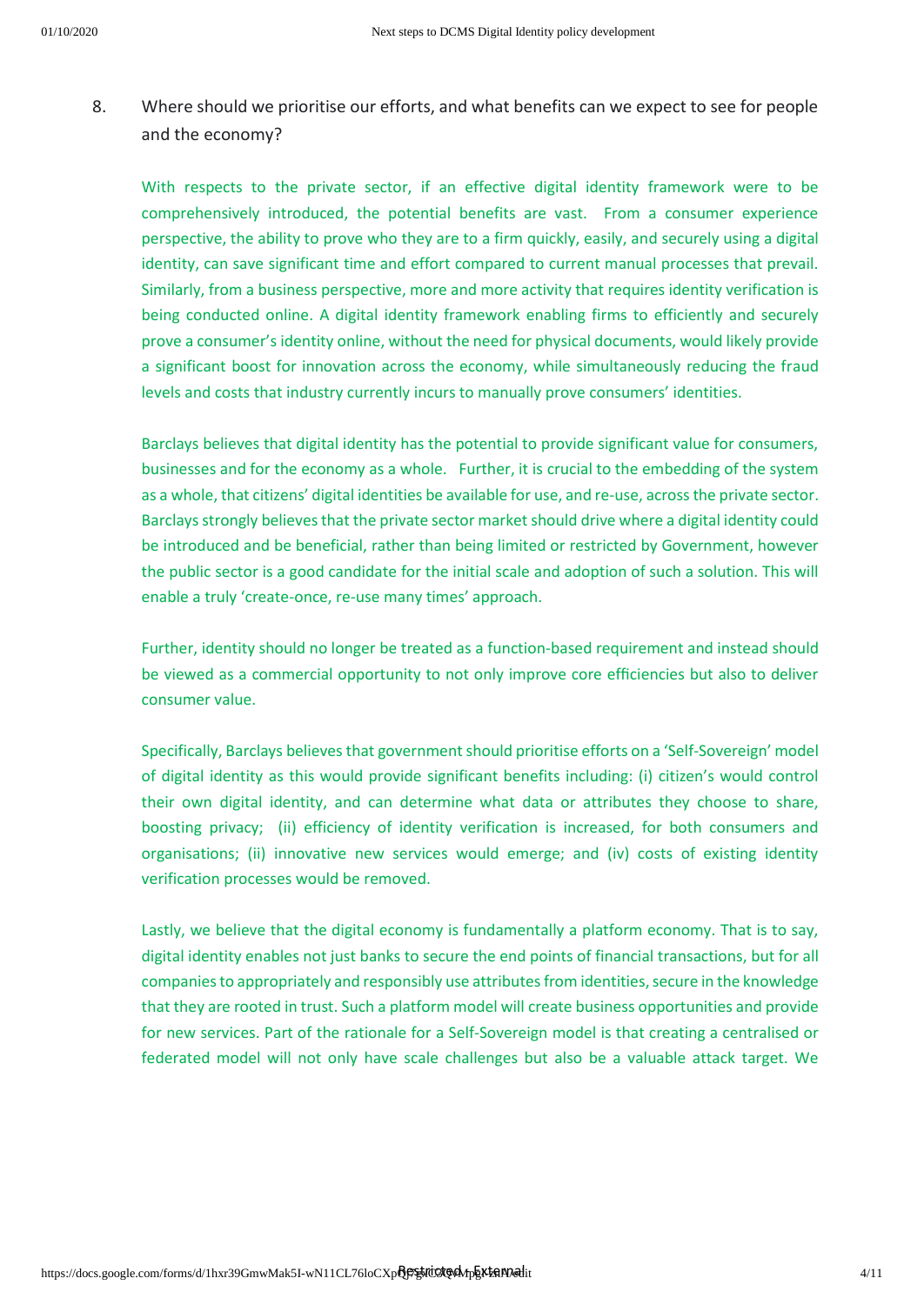understand others *may* have differing views, so we believe that government should encourage multiple models to participate – or at least not preclude options.

Governance

A governance and oversight function will be helpful to enable the safe creation and use of digital identities across the economy, and provide guidance if something goes wrong.

oversight

9. What should be the tools available to an oversight body to ensure adherence to the Trust Framework?

Please see our response to question 10.

10. What should be the consequences for infringements of the agreed Trust Framework?

Whilst fines may be one potential consequence for infringement, Barclays believes that fines may not always be sufficient. One potential consequence, if a breach is severe, is to be unable to participate in the Trust Framework. Further consideration may be required relating to user consent to data retention/access. This could include for instance, implementing proper controls for revocation and lineage management (in the case of data compromise) and the need for clear management of end of life access (managing access in case of data revocation).

How should redress be handled for organisations that consume digital identity, and for people if something goes wrong?

Organisations often seek to strike a balance between ensuring a good customer sign up journey (to encourage adoption / reduce dropouts), with a robust identity verification process to reduce fraud / abuse.

Organisations often choose to not verify the identity of individuals, which can ultimately have farreaching knock-on effects. For example, social media organisations do not currently verify the identity of their users, presumably because this would add complexity and friction to the sign up journey, which they want to avoid. However, this is leading to abuse of these services, as outlined in the Government's Online Harms white paper. If there were a simple and quick way for an individual to prove their identity online, these social media organisations could be required to perform Know Your Customer checks, to ensure that they are aware of the identity that sits behind a profile (even if that individual chooses not to share that information publicly). This could allow recourse for online abuse, and other criminal activity such as scams and fraud, that are currently rife across these platforms.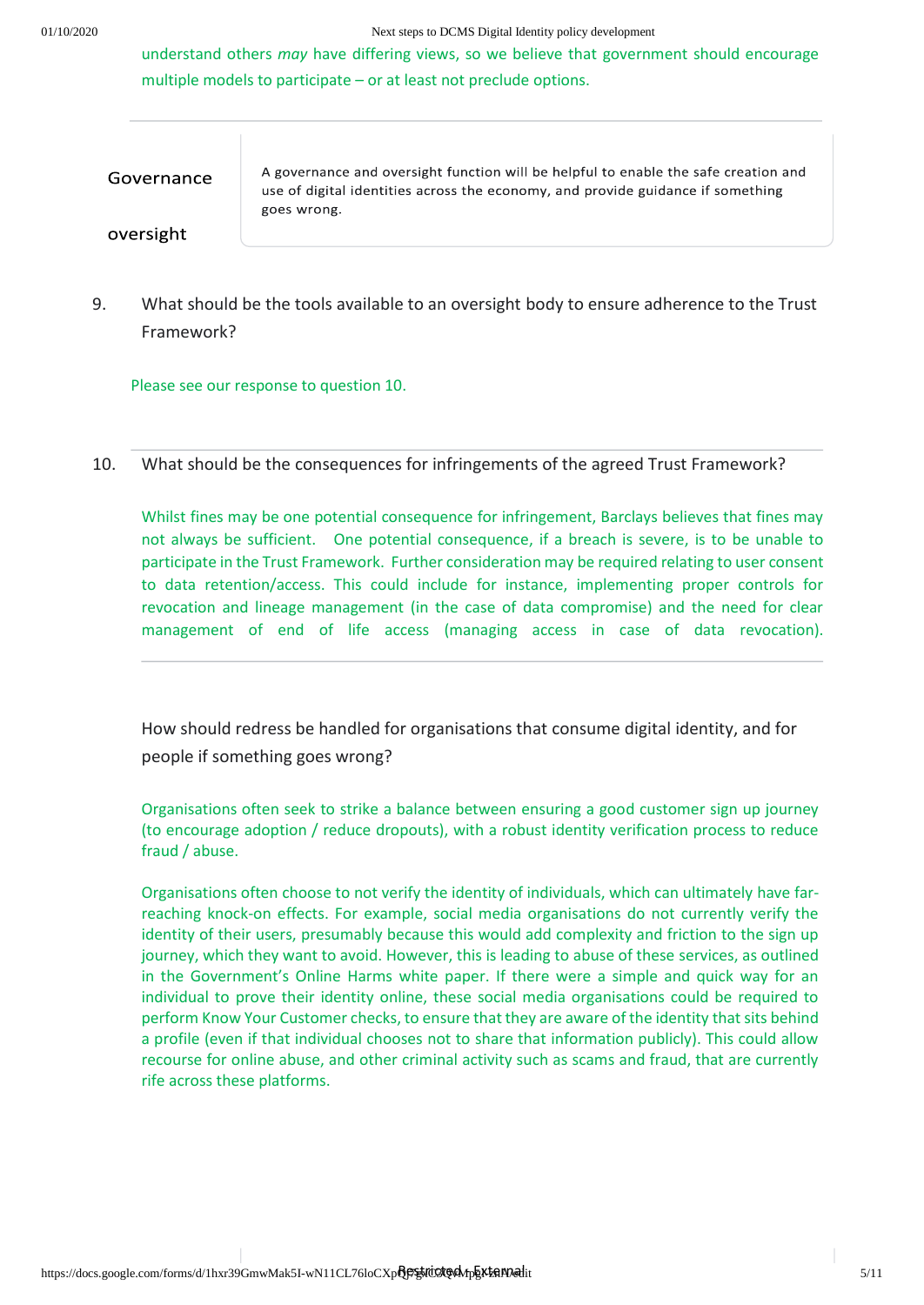11. What existing bodies or groups may be well placed to provide oversight?

Barclays would recommend mirroring the consultative governance structure that has helped to shape the delivery of Open Banking. Established institutions, Third Party Providers (TPPs), and consumer and SME representatives have worked with technology experts and a central organising entity established to develop the standards, guidance and frameworks that have facilitated the implementation of the initiative. Working Groups were established with specific focus areas, such as technical standards development, legal, data security and fraud, to bring together experts in these fields to rapidly problem-solve as new challenges were identified. Customer research has been undertaken at key stages, to ensure that priorities such as consent, transparency and control have been delivered to customers' expectations. This approach has encouraged all players within the ecosystem, both current and new, to be involved in the development and delivery of the standards and best practices, which in turn has led to better customer outcomes. By focusing on the needs of all sections of the market, a realistic, balanced and customer-outcome driven approach has been made possible. When considering establishing an approach for digital identity, Government should consider which key areas of expertise would be required; in addition to those above, we would expect this to include e.g. cyber security and cryptography. As noted above we also recommend learning from other jurisdictions such as Estonia.

12. It is envisaged that an advisory group will be created to provide viewpoints from industry and privacy groups - how could this be best enabled?

Barclays believes that an Advisory Group would be beneficial. Thematic working groups should be established comprising of relevant experts from across society and the economy to tackle particular challenges. It is important that the initiative has full buy in and all relevant stakeholders are involved to help shape and develop it from the outset.

One suggestion would be to form something akin to the European Commission's Regulatory Obstacles to Financial Innovation Expert Group (ROFIEG) or the US Fed's FinTech Advisory Board. The Group (consisting of private sector entities and public sector participants and/or observers) would meet e.g. monthly / every 6-8 weeks and provide recommendations on key thematic areas.

Attribute Respondents felt strongly that the government should unlock additional data sets. Government data was seen as essential for meeting digital identity needs and

checking of could be woven with other data sets if the individual chose. government data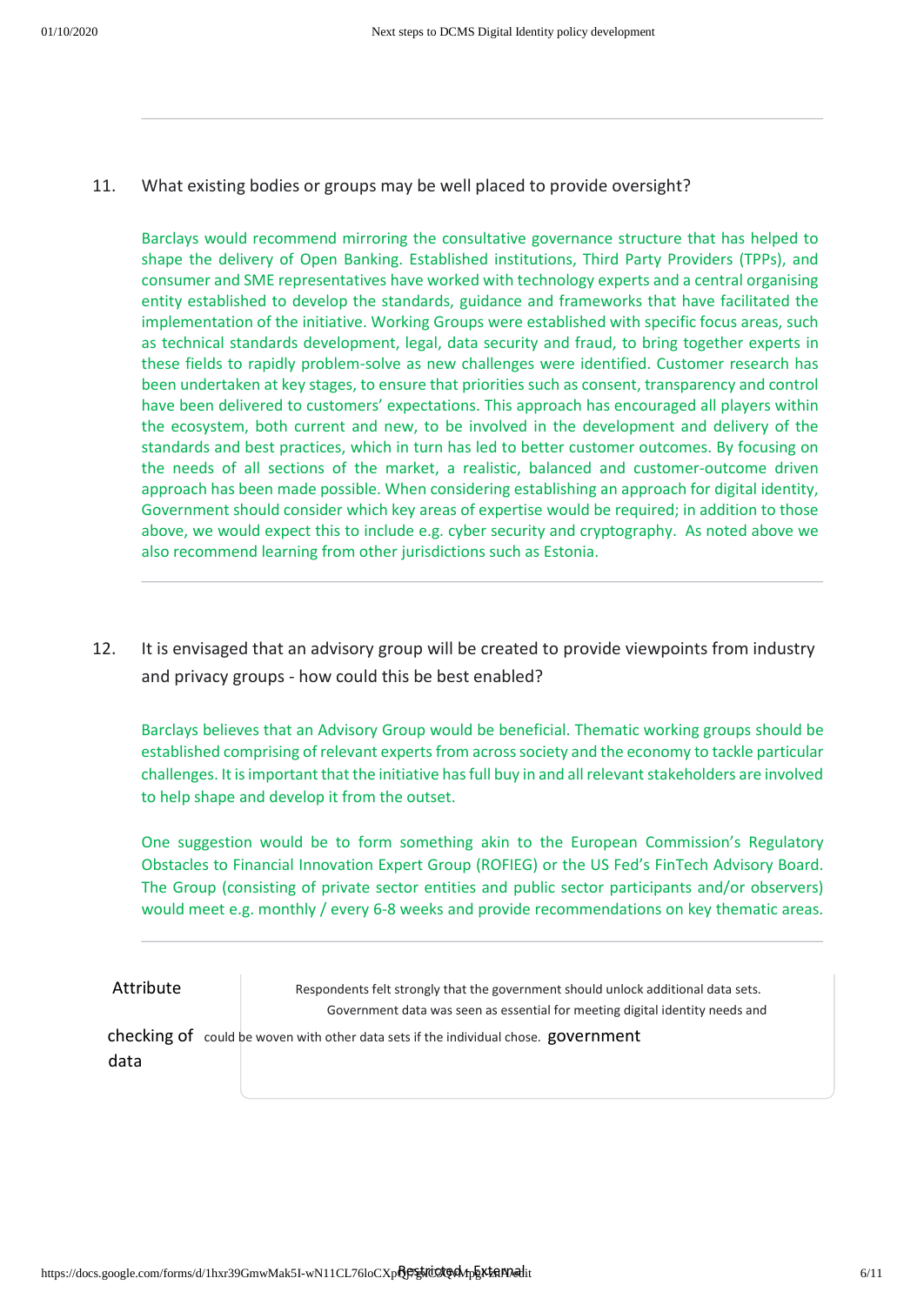13. What attribute datasets would be useful for your organisation (beyond passports and driving licences)?

Barclays believe in a self-sovereign, platform based approach. In this model, the customer would self-select verifiable attributes that are interesting to companies that they want to work with. The identity platform would verify that they are who they say they are, and that the attribute is valid, but have no strong perspective beyond that. We think this will enable a vibrant economy of companies using identity. For example:

- A tenant can populate their identity with verification from their current landlord on the timeliness of payments. Such a record can be used by future landlords.
- A prospective employee can populate their identity with their qualifications and verified employment at prior employers. This can then be used by future employers.
- A specialist can access health records as well as personal health data generated by wearables.
- 14. How likely is it that your organisation will invest to enable checks against government identity data when it is available?

15. What is the commercially viable price point for your organisation to make a single check against an attribute dataset?

The self-sovereign model decentralises the cost, which is appropriate since the value of the 'check' is variable, as is the risk. For instance, an employment check, or a check for a car loan in a dealership, carriers higher risk (and presumably higher cost) than checking if you are over 18 in a supermarket when buying alcohol.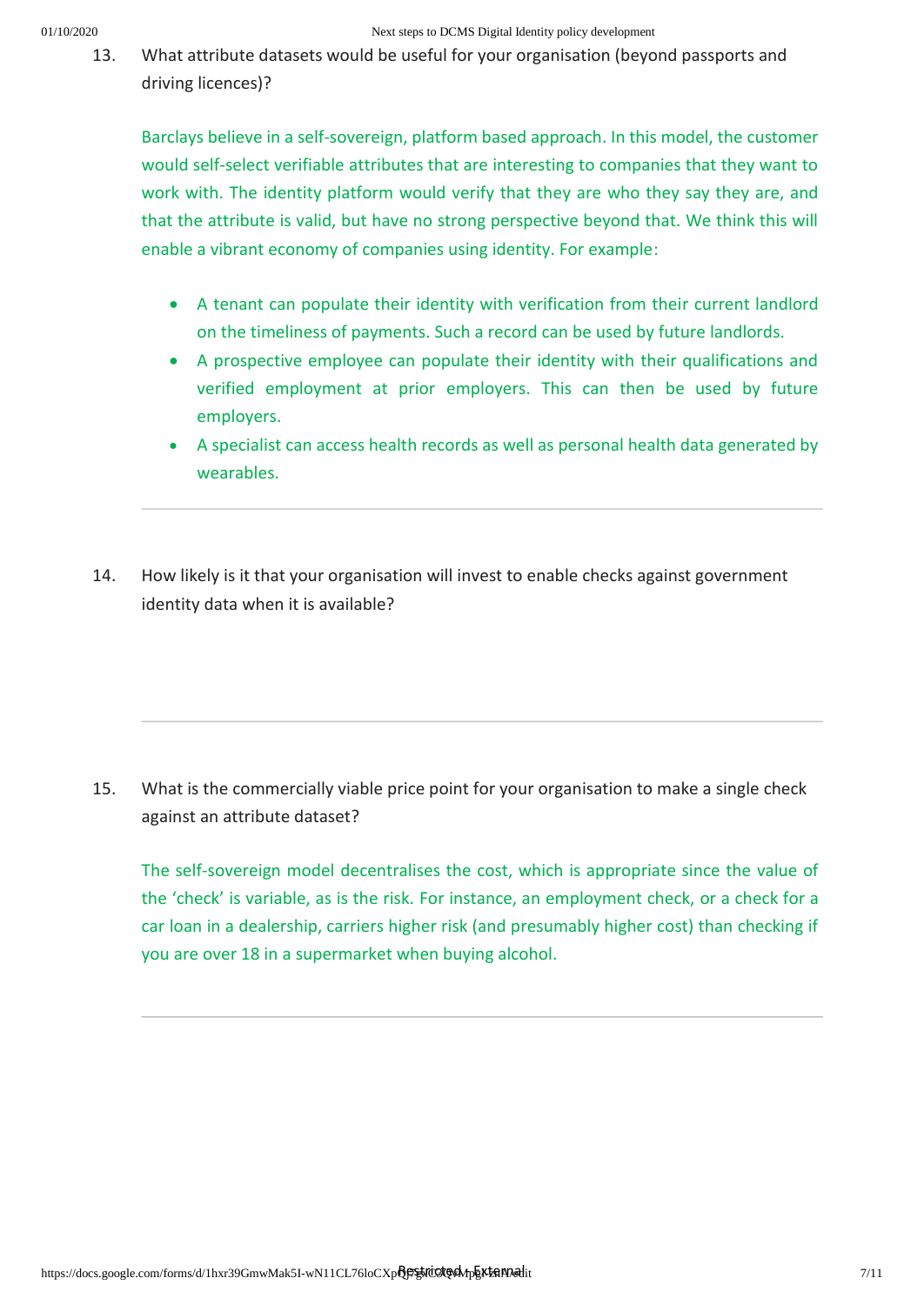16. Which type of digital identity checks would be most useful to your service model? E.g. are 'yes/no' validity checks relating to data inputted by your customer sufficient? Are photo or fuzzy matching essential components?

A self-sovereign model is extensible to allow for many different kinds of data types and matching models.

The Call for Evidence restated the importance of the UK taking an international International approach to digital identity. Respondents see the UK as having the experience interoperability to lead the development of international best practice.

# 17. How important to you is international interoperability?

*Mark only one oval.*



18. With which markets is it particularly important for the UK to achieve interoperability?

The aim should be all markets but as a starting point, we believe key markets would include: US, EU, APAC (i.e. Japan, Singapore, India and Australia)

| Privacy<br>and | Respondents have highlighted privacy, inclusivity, and proportionality as three of the key<br>principles underpinning the development of digital identity for the economy. |
|----------------|----------------------------------------------------------------------------------------------------------------------------------------------------------------------------|
| inclusion      |                                                                                                                                                                            |

19. What are your concerns about consumer protection and privacy in developing a new digital identity trust framework?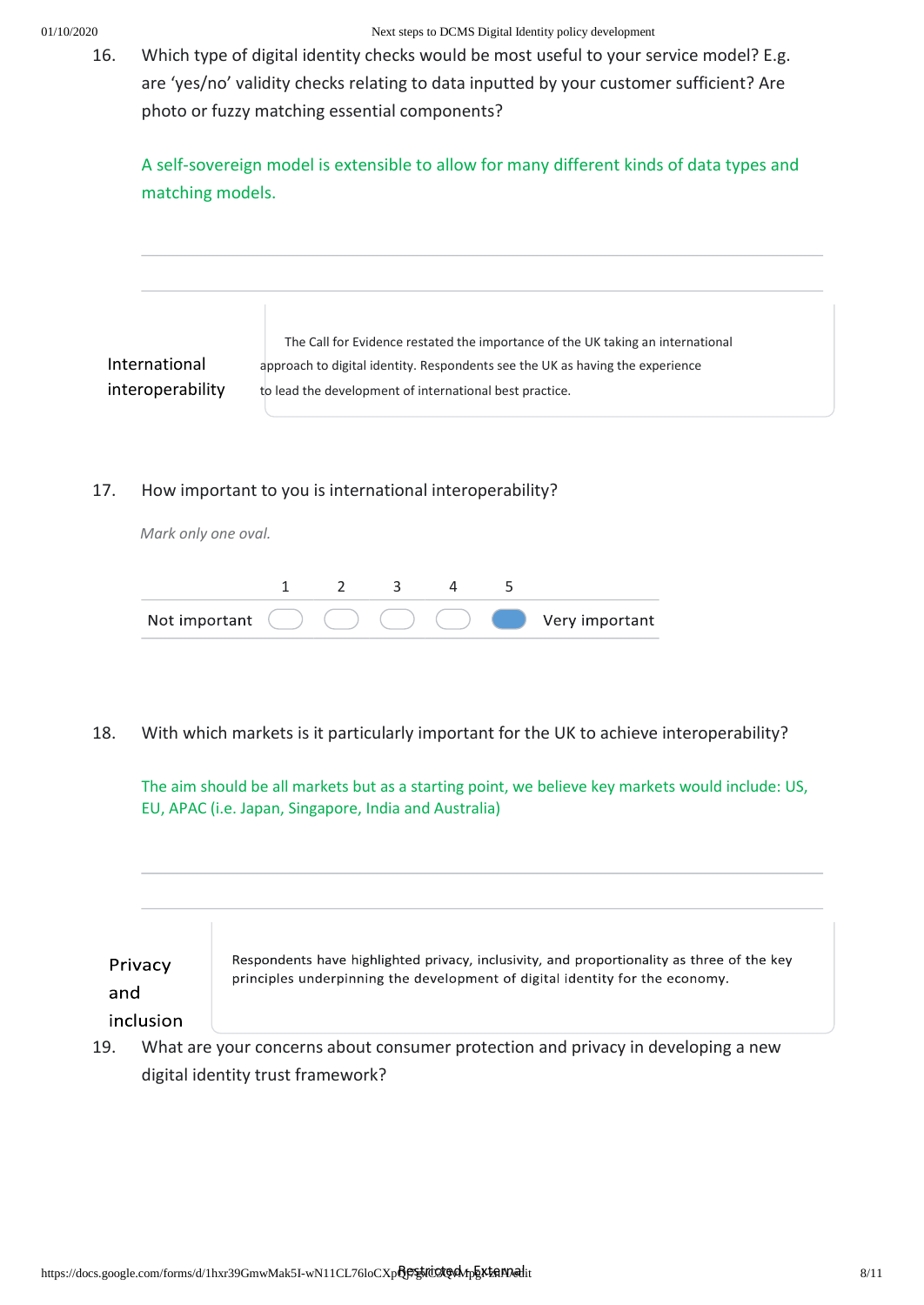There is a tension that exists between innovation and data protection. Barclays believes that a self-sovereign model would protect the privacy of citizens by nature of its design. By having, a competitive market place for identity verification and ongoing authentication there will be a stimulus for those market players to continue to innovate the methods that they use, within the established guidelines. As well as the commercial and consumer drivers for privacy, the overarching governance body could be responsible for monitoring and enforcing the privacy principles. To add further colour, the citizen would be in control of their digital identity, and would insource additional identity attributes from different sources to develop their identity. Under a self-sovereign model, entities looking to determine a citizen's identity or an attribute of their identity do not need to establish and hold data themselves – they hold the minimum data necessary. Instead they would make an inquiry of the identity controlled by the citizen, which then confirms using data from multiple sources that they are who they claim to be. A citizen never shares more data than is required. Currently, a citizen wanting to prove they are over 18 in order to buy alcohol may provide their physical driving licence. While this may confirm the citizen is over 18, it also reveals the customers actual age, as well as much more data that it is unnecessary to reveal. A self-sovereign model would enable a specific inquiry about an identity attribute of a citizen to be met only with a confirmation or rejection, without having to provide extra information provided on a driving licence, for example.

After a citizen's identity has been verified, they can be subsequently authenticated using biometrics on a user's device, or any other range of authentication methods that may develop over time. Further, we expect a market to develop around authentication.

20. Do you already have practices implemented into your service that focus on diversity, inclusion and safeguarding (e.g. in policies or embedded into technology)? If yes, please provide examples. If not, have you encountered any barriers in trying to do so?

21. What could government do to help ensure digital identity is as inclusive as possible?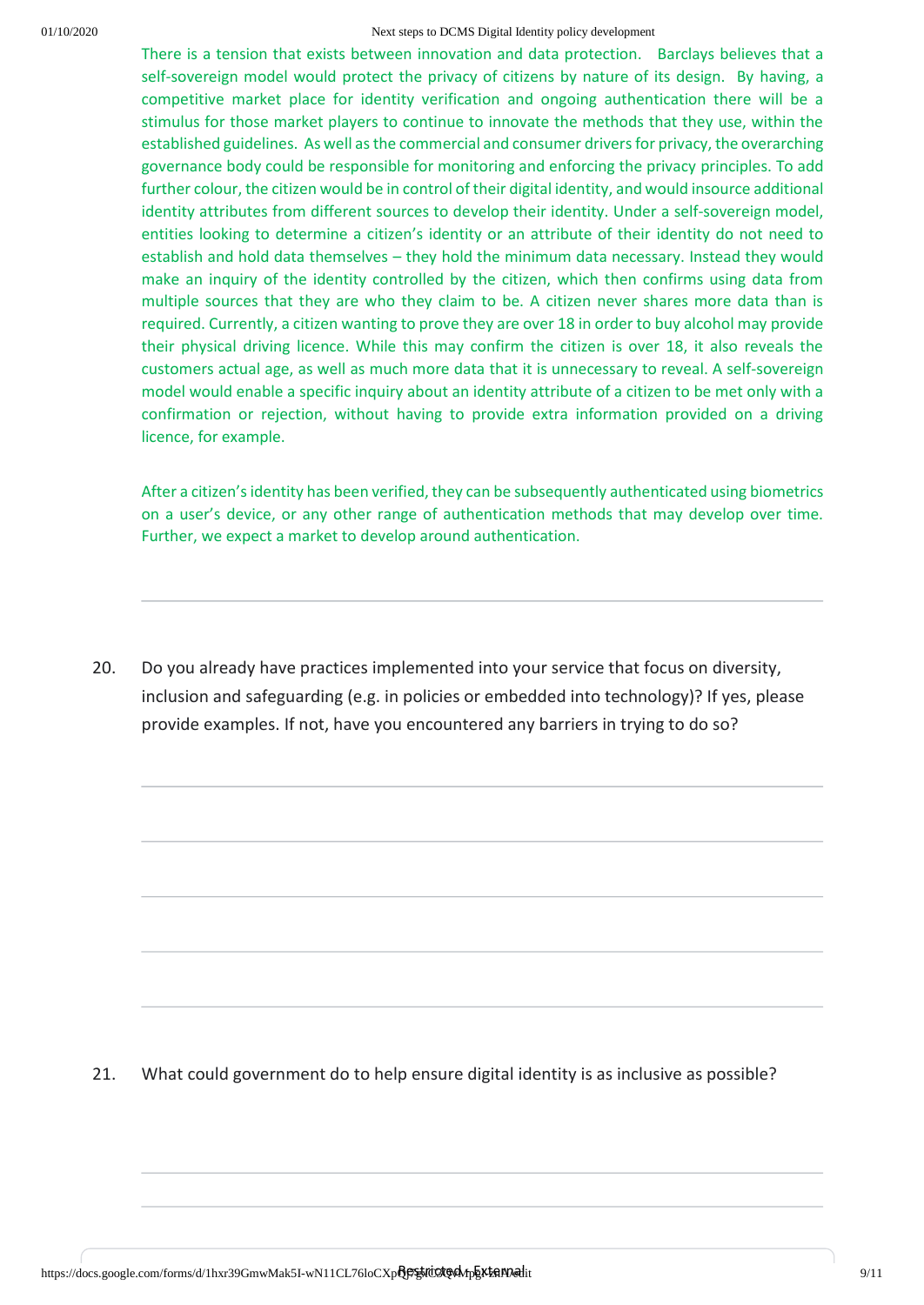Barclays recognises that citizens with 'thin files' may currently face difficulties in verifying their identity. Barclays believes the creation of a self-sovereign model of digital identity would provide a solution to this problem. For instance, Government would issue seed identities for all new births, and the private sector would be commissioned to issue identities to existing citizens. Government will need to consider how these initial seed identities can be provided to citizens with 'thin files'. Additionally, this process would only need to be completed once for each citizen, and then once they have their digital identity, this will significantly reduce the challenges that many 'thin-file' individuals face in today's society, as they will be able to use this digital identity to prove who they are in a range of circumstances. The opening-up of Government data to electronic checking will hopefully help to solve the problem for individuals with thin files.

Beyond thin file citizens, there is the issue of inclusion from a digital accessibility perspective. Many citizens do not have access to the internet or a smart phone. When considering authentication methods, it is likely that there will need to be a number of options to suit the needs of all citizens. For example, banks provide their customers with a range of authentication tools, from entering a code or thumbprint on their mobile device, to using a card with a PIN, to using an offline hardware token. Government could therefore work with the private sector to identify ways to enable an individual to authenticate (and therefore reuse) their digital identity. We would also expect a commercial market to develop around authentication, enabling simpler authentication methods to be used in certain scenarios, where a lower level of authentication is suitable.

22. What are your key accessibility concerns in the area of digital identity?

We anticipate that the listening sessions will commence from 21st October. Please indicate below the topics that are of most interest to you. Please tick all that apply.

### 23. What topics are you most interested in exploring during the listening sessions? \*

*Tick all that apply.*

Trust Framework development **Legislation** Governance and oversight Attribute checking of government data International interoperability Privacy and inclusion